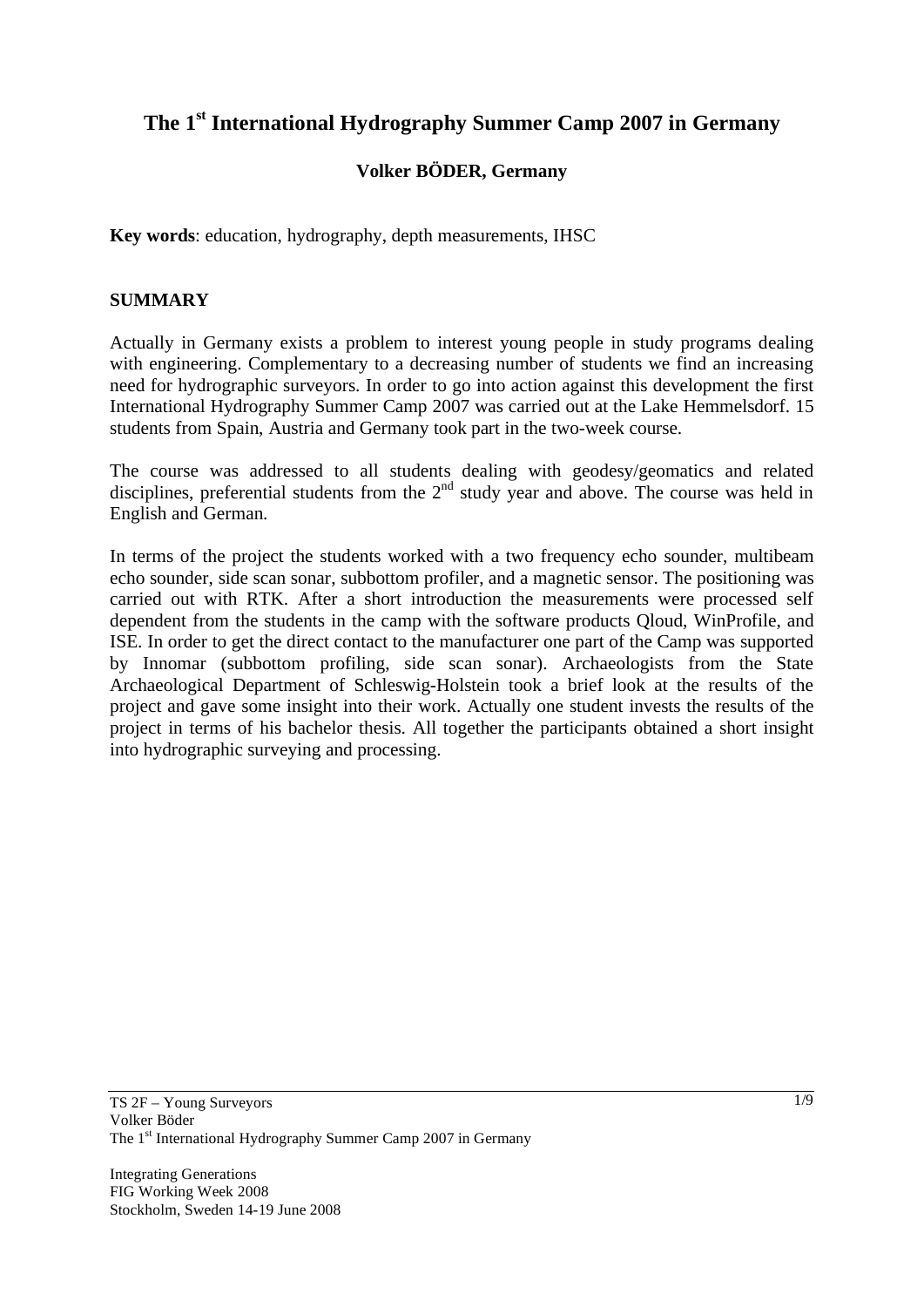# **The 1st International Hydrography Summer Camp 2007 in Germany**

# **Volker BÖDER, Germany**

## **1. INTRODUCTION**

Actually in Germany exists a problem to interest young people in study programs dealing with engineering. Complementary to a decreasing number of students we find an increasing need for hydrographic surveyors. Several hundred of young hydrographic surveyors or academics with similar occupational competences are searched by dredging and surveying companies: but cannot be found.

In most cases students of in the field of geomatics, surveying engineering, geodesy, or related fields don't get in contact with hydrography. There may be short lectures in Hydrography in the field of, for example, topography or marine geodesy. However today's hydrographic surveyors need to have skills in high precision real time multi sensor systems working in kinematic applications, the processing and analysis of mass data and an appreciation to marine or other water related sciences. In order to get a deeper insight one should to take part in practical trainings.

Generally hydrography for itself can be seen as cost intensive comparing to most other surveying topics. Also building up and maintaining a study program in this field needs a lot of infrastructure like ships, people which take care of the ship and various sensors which are different from "normal" surveying instruments. The maintaining of this infrastructure could be the main problem by establishing hydrography at universities. Consequently students related to disciplines like Geomatics don't know much about the fascinating and ambitious tasks in hydrography.

In order to go into action against this development the first International Hydrography Summer Camp 2007 was carried out at the Lake Hemmelsdorf. 15 students from Spain, Austria and Germany took part in the two-week course. The course was addressed to all students dealing with geodesy/geomatics and related disciplines, preferential students from the  $2<sup>nd</sup>$  study year and above. Lectures were held in English and German.

In terms of the project the students worked with a two frequency echo sounder, multibeam echo sounder, side scan sonar, subbottom profiler, and a magnetic sensor. The positioning was carried out with RTK. After a short introduction the measurements were processed self dependent from the students in the camp with the software products Qloud, WinProfile, and ISE. In order to get the direct contact to the manufacturer one part of the Camp was supported by Innomar (subbottom profiling, side scan sonar). Archaeologists from the State Archaeological Department of Schleswig-Holstein took a brief look at the results of the project and gave some insight into their work. Costs for food and accommodation had to be paid by each participant. The course itself was free of charge.

TS 2F – Young Surveyors Volker Böder The 1<sup>st</sup> International Hydrography Summer Camp 2007 in Germany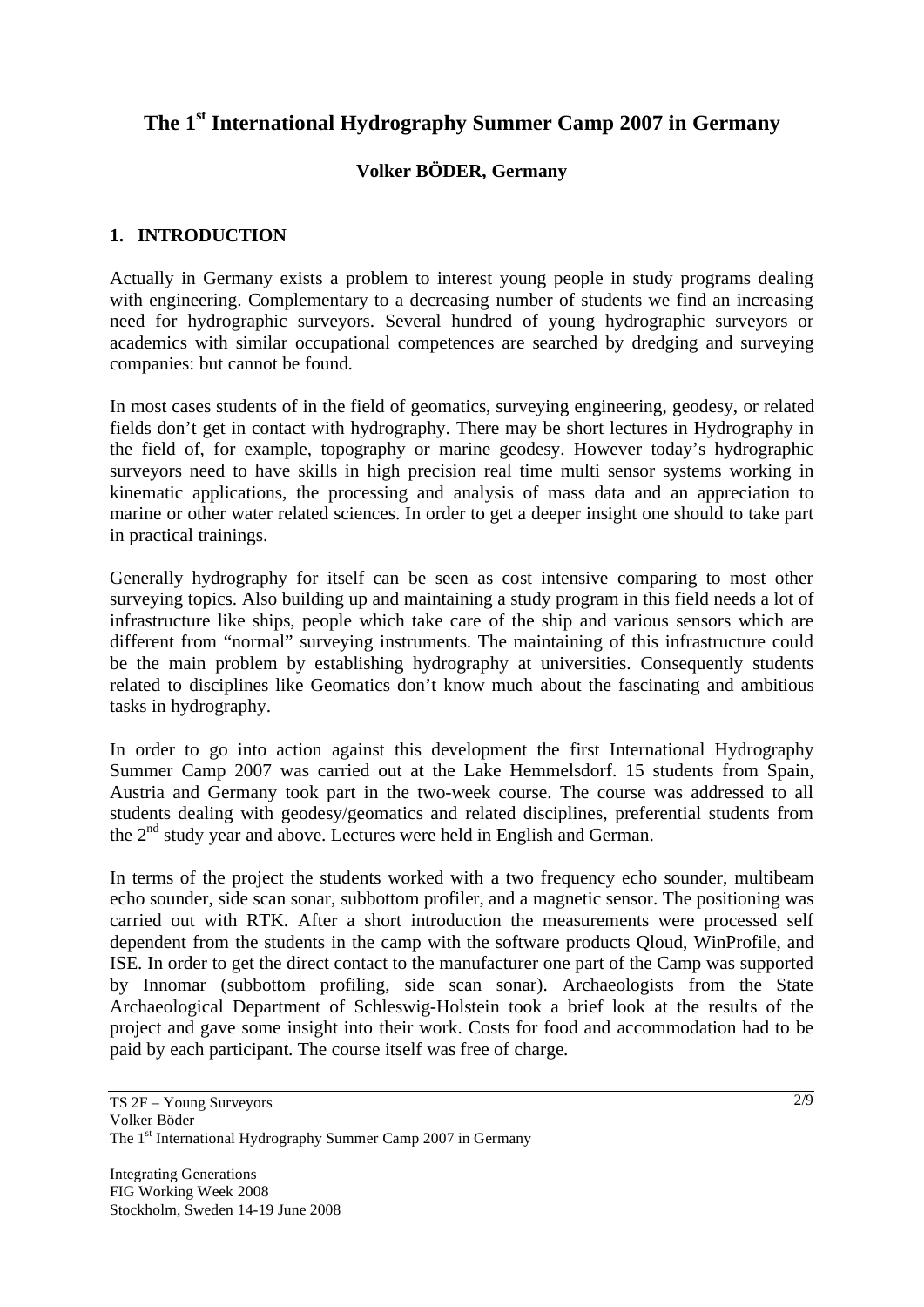## **2. M.SC. HYDROGRAPHY AT THE HAFENCITY UNIVERSITY HAMBURG (HCU)**

Why Hamburg takes care of hydrographic studies? The harbor of Hamburg and the German coasts offer a lot of sophisticated tasks in the field of Hydrography. Professional education in Hydrography has a more than 20 year old tradition in Hamburg, Germany. In 2000 a new curriculum was established at the HUAS, offering studies in Geomatics with 8 semesters and a master program of 4 semesters in "Hydrography". It was possible to combine modules from the diploma studies with the master program, so that the diploma in Geomatics and the Master of Science in Hydrography could be reached in a total of 5 years. The Master of Science Program "Hydrography" has been re-certified by the IAB of the FIG/IHO at Category-A in 2001.

In January 2006 the Department of Geomatics has been moved from the Hamburg University of Applied Sciences (HUAS) to the HafenCity University (HCU) Hamburg, founded by the Federal State of Hamburg. The HCU starts with the advantage of already well-established departments (architecture, civil engineering, geomatics, urban planning) coming from the Technical University, the University of Arts and the University of Applied Sciences, all of them located in Hamburg. With its Master of Science Programme in Hydrography, the Department of Geomatics is still the only academic institution in Germany offering a twoyears postgraduate program which is certified according to the "Standards of Competence of Hydrographic Surveyors" by the IAB of FIG/IHO at category A.

For security reasons each professional training location for Hydrography has to fulfil special requirements, namely the Standards of Competence for Hydrographic Surveying of the International Federation of Surveyors (FIG) and the International Hydrographic Organization (IHO). The Standards of Competence distinguish two different levels for the quality of education, Category A and Category B. The higher Category A courses are defined as follows:

A programme which provides a comprehensive and broad-based knowledge in all aspects of the theory and practice of hydrography and allied disciplines for individuals who will practise analytical reasoning, decision making and development of solutions to non-routine problems.

Category B courses are directed to less qualified staff. The certificate has to be renewed every 10 years. In 1990 the International Advisory Board (IAB) of the FIG/IHO certified the consecutive studies "Hydrography" in Hamburg at the highest level: Category A (Academic).

From the  $1<sup>st</sup>$  through the  $4<sup>th</sup>$  semester in the Bachelor course Geomatics at the HCU there are courses that are compulsory. For example, all Geomatics students in Hamburg have to enrol in Hydrography I. The course (2 h) aims to give a basic understanding of and a first insight into hydrography.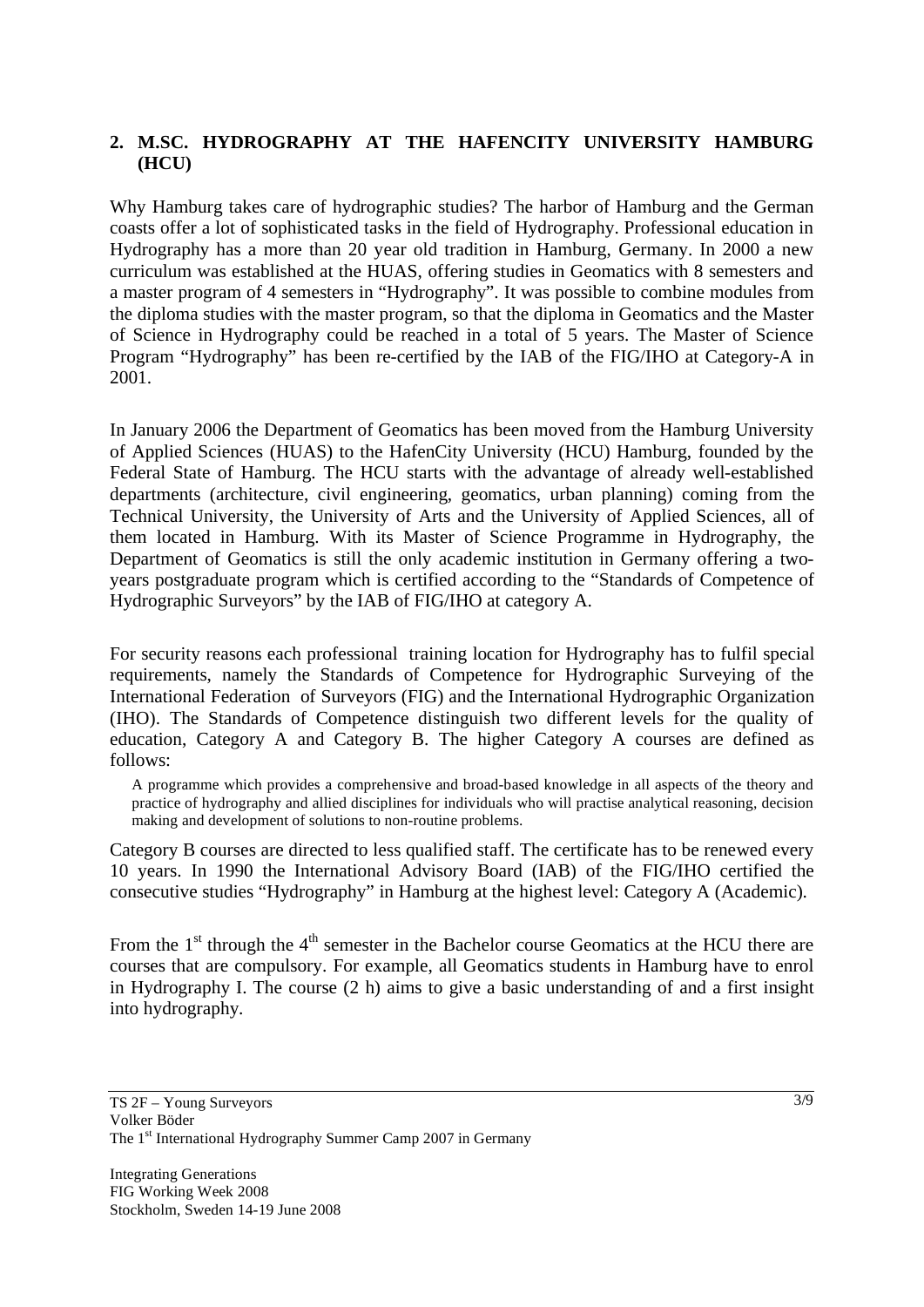The master course covers modules such as Hydrography (Basics, I, II, III), Higher Geodesy, GIS-Hydrography, Data Processing, Navigation, Marine Geology/Geophysics, Fundamental Oceanography, Marine Environment, Software Technology, Practise, Project, and ends with the Master Thesis. In total 120 credit points are possible. Normally students in the master course should absolve 24 hours a week. Details are shown in Fig. 1.



**Fig. 1:** Study program M.Sc. Hydrography at the HCU

Additionally, the students in Hamburg can make use of the possibilities to absolve a practical training in the near-by institutions, dealing with hydrography or bathymetry. For example, such as the Federal Maritime and Hydrographic Agency of Germany (BSH), the Alfred Wegener Institute (AWI, Bemerhaven), the Hamburg Port Authority (HPA) and various companies.

According to the IHO Special Publication S-47 (March 2006) approximately one hundred courses in Hydrography, Nautical Charting, and Marine Sciences – lasting from one week to five years – are offered worldwide. Only 41 from approximately 100 courses in Hydrography, Nautical Charting and Marine Sciences are recognized as Category A or Category B courses according to the "Standards of Competence for Hydrographic Surveyors" of the FIG/IHO/ICA International Advisory Board IAB. There are 21 Category A courses and 20 Category B courses, including the ones with a pending submission (list of July 2007). Only 10 Category A courses are English spoken.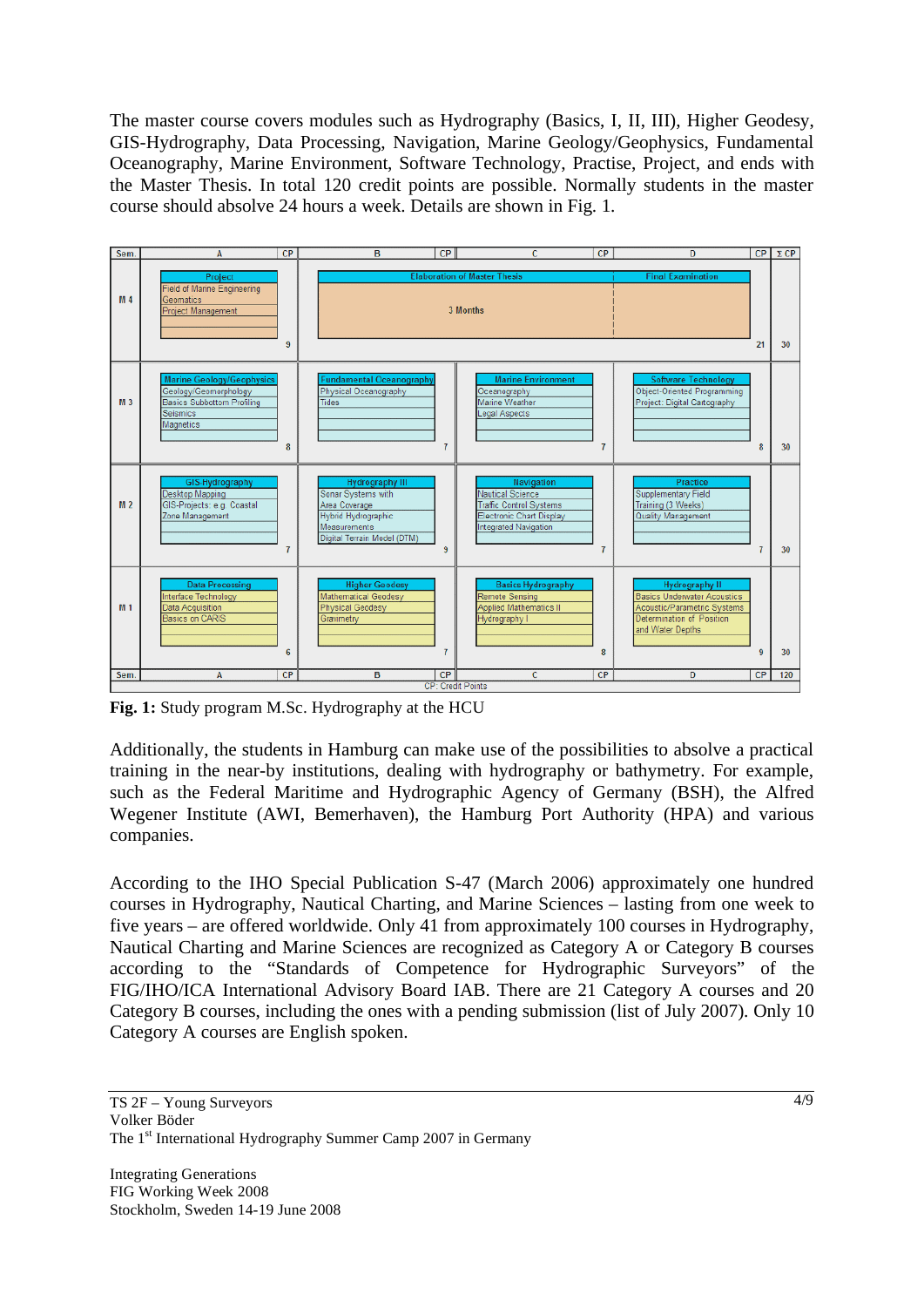### **3. LAKE HEMMELSDORF –SEARCHING THE DEEPEST POINT IN GERMANY?**

Lake Hemmelsdorf is located 15 km northwest from Luebeck and 5 km south from Timmendorfer Strand, a tourist beach at the Baltic Sea. The lake offers interesting aspects:

- the sea bottom hides the deepest natural point on the mainland of Germany;
- possibly archaeological sites (Slavonic settlement); and a
- nature reserve.

Asking surveyors for the deepest point in their country one will normally think of locations near the coast or in valleys. Only a few take the land below the water surface into consideration. Lake Hemmelsdorf is not the deepest lake in Germany (40 m). But located near the Baltic Sea the water surface is near the mean sea level. Consequently the deepest point inside the lake is around 40 m below the mean sea level. For example Lake Constance is round about 250 m deep but the water surface is 400 m above mean sea level: so the deepest point of this lake is 150 m above mean sea level. To understand this relationship and to consider that there is a bottom under the water surface with quite a lot unknown and more or less not visible information was the first topic to be teached.

Lake Hemmelsdorf consists of two parts: the northern part with the small creek Aarbek as a connection to the Baltic Sea holds depths up to 6 m and has a lot of rocks under shallow water. The southern part falls rapidly into a depth of 40 m. Unfortunately in summer time the sea bottom in the southern part is filled with gas. Gas is the best reflector for hydroacoustic waves, so that it was not possible to look deeply inside the sediments of the lake. Parts of the lake in the northern part are under protection as a nature reserve.

In the last century fisherman found an old log-boat inside their net. Archaeologists classified this object as a Slavonic vehicle. The island "Möweninsel" inside the lake shows an ancient settlement and relicts of wooden bridges were found. Additionally one interested private person suspected a Viking city (Reric) near this area. Napoleon planned to build a harbour in this location and his surveyors took first depth measurements. In the  $2<sup>nd</sup>$  World War parts of the lake were used for the landing of floatplanes. Additionally it was planned to build a submarine harbor. From these points of view an investigation of the topography, sediments and magnetic signals in the lake seems to be interesting. The longer the camp stays at the lake the more theories and rumors about sunken military aircrafts and cars occurred.

Fortunately a group of Scouts in the little village Offendorf/Ratekau offered a hut direct at the lake (Seepfadfinderstamm "Dwarslöper", thank you very much for the warm welcome!) where some of students could sleep for a very small amount of money, with a kitchen and a place for our computers for the postprocessing. Next to the hut the participants could use natural baths with shower. Some of the students stayed in relatively cheap vacation homes.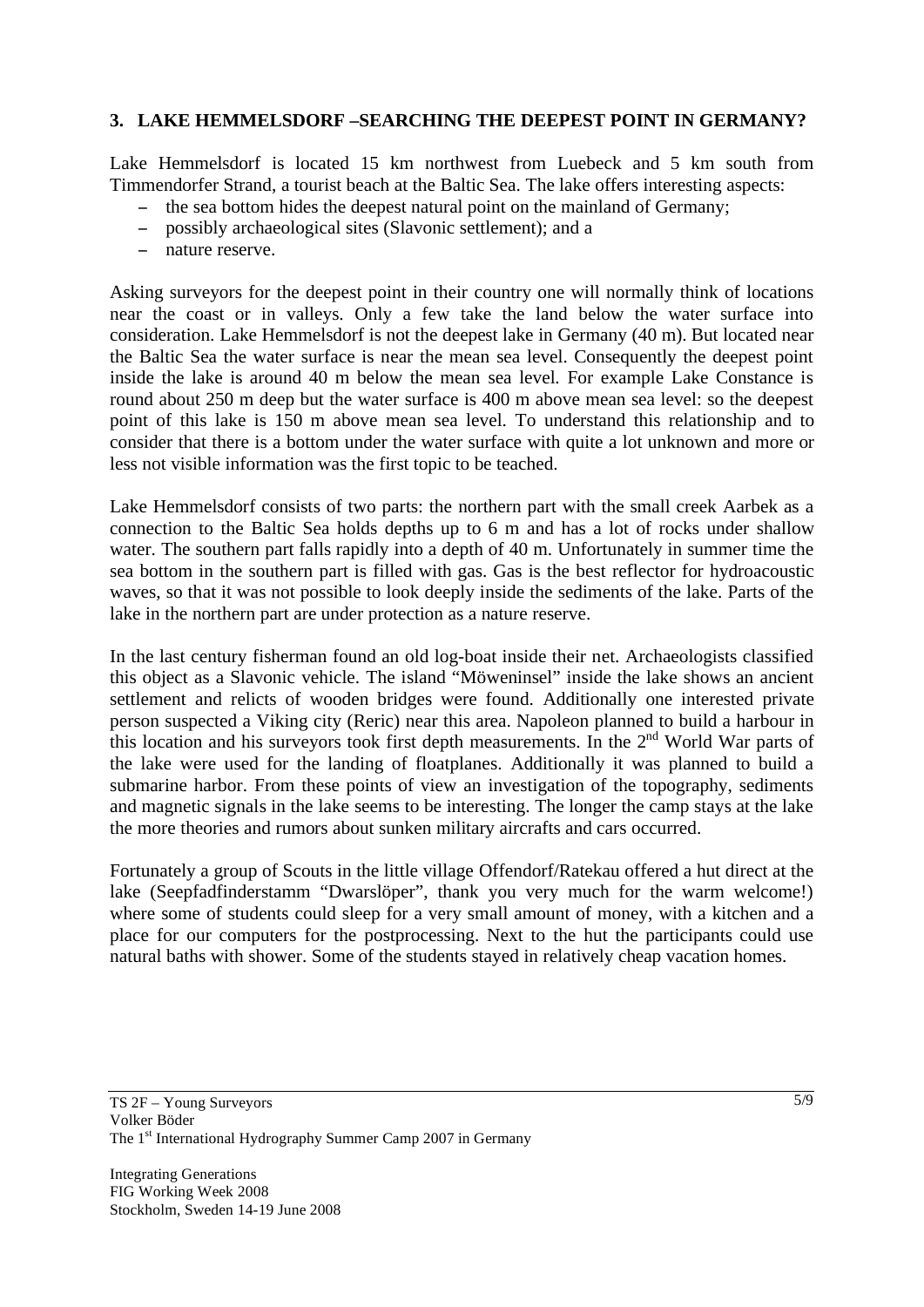#### **4. EQUIPMENT**

The measurements were carried out onboard the survey craft LEVEL-A of the HCU: With the length of 7.5m and a draft of less than 50 cm the boat is optimized to operate in shallow water. The LEVEL-A is mainly used for education and research purposes (see fig. 2). The Northern Institute of Advanced Hydrographics GmbH (NIAH) manage the boat and the equipment. The NIAH has been founded as a public private partnership between the HCU as the owner of ship and equipment, and the companies Innomar and Vermessungsbüro Felshart.

The outstanding equipment installed onboard of LEVEL A offers best conditions for practical exercises: RESON Multibeam SeaBat 8101, INNOMAR Parametric Sub-Bottom Profiler SES-2000 fan incl. Side-Scan, IxSEA motion sensor Octans III, GNSS-Javad-Gyro-4 (GPS, GLONASS), Marine Magnetics Mini Explorer, RESON Sound Velocity Probe SVP 15 and other instruments. Software packages as PDS 2000, QPS Qinsy and Qloud, WinProfile, ISE for SES-2000, Geo++ ® GNNET-RTK and CARIS HIPS/SIPS/GIS are available for survey planning, measuring, and data analysis.

Despite the high accuracy of all used sensors (position, heading, heave, roll, pitch and sound velocity), the main problem is to integrate these complementary sensors with the sonar systems with reference to timing and their relative locations to obtain reliable Digital Terrain Models (DTM). The data delivered by the IMSS components (GNSS-Javad-Gyro-4, Motion Sensor OctansIII, IMU Inertial Measurement Unit) are integrated by the software GNNET-RTK developed by Geo++ GmbH, Garbsen.



**Fig. 2**: HCU survey craft LEVEL-A for training, research and special purposes (Photo: Prof. P. Andree)

TS 2F – Young Surveyors Volker Böder The 1<sup>st</sup> International Hydrography Summer Camp 2007 in Germany

Integrating Generations FIG Working Week 2008 Stockholm, Sweden 14-19 June 2008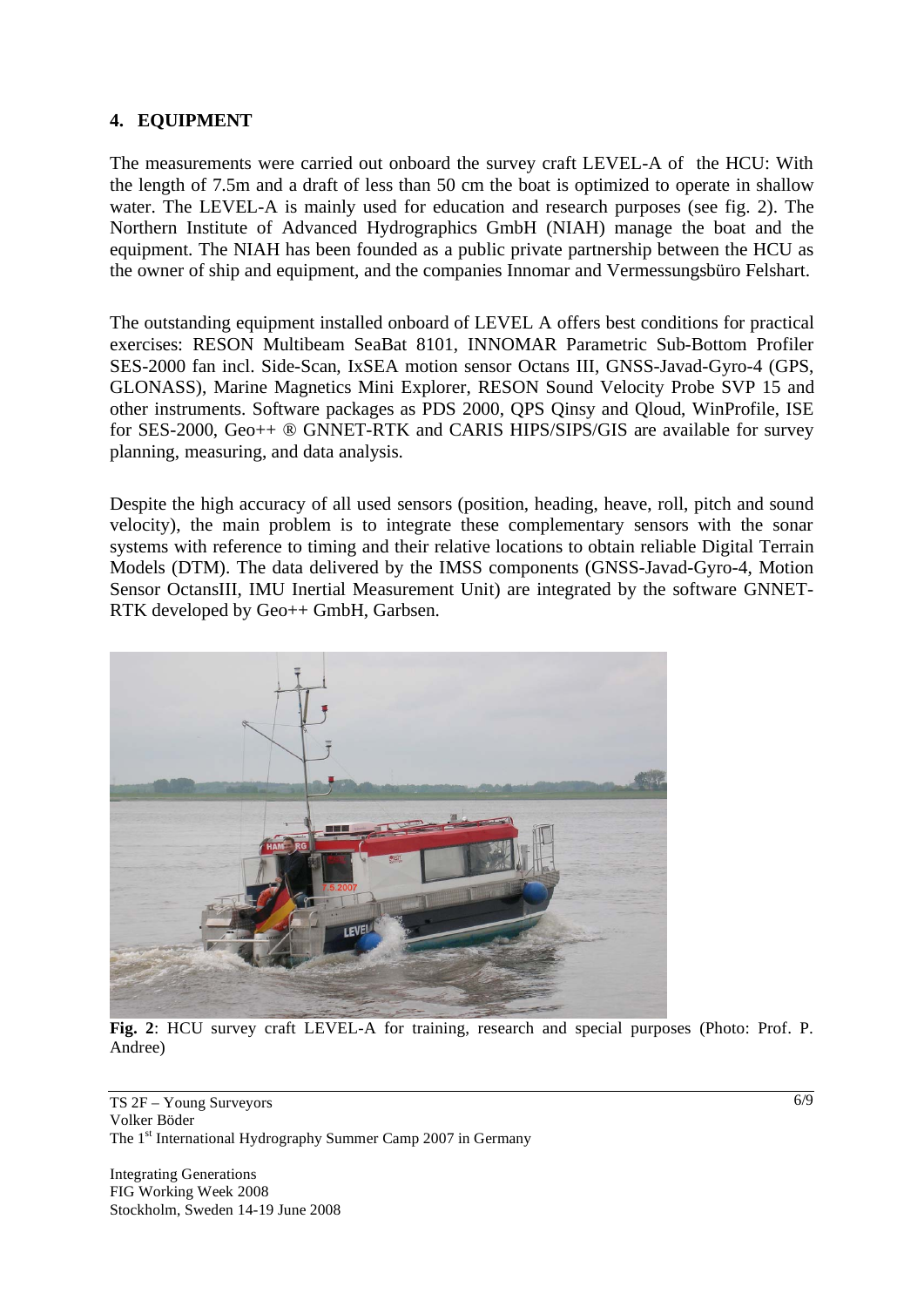In terms of the project the students worked with a two frequency echo sounder, multibeam echo sounder, side scan sonar, subbottom profiler, and a magnetic sensor. The positioning was carried out with RTK. After a short introduction the measurements were processed self dependent from the students in the camp with the software products Qloud, WinProfile, and ISE. In order to get the direct contact to the manufacturer one part of the Camp was supported by Innomar (subbottom profiling, side scan sonar). Archaeologists from the State Archaeological Department of Schleswig-Holstein took a brief look at the results of the project and gave some insight into their work.

#### **5. SOME RESULTS**

The deepest point was temporary marked with a buoy (see figure 3). Fig. 4 shows the interesting morphology of the southern part of the lake with the deepest point 39,60 m below MSL measured with a frequency of 240 KHz. Depending on the used measuring frequency different results can occur for the depth. Deep frequencies with maybe 13 KHz normally penetrate deeper into the sediment or suspension. One can discuss which should be the definition of the 'deepest point'.



**Fig. 3:** Temporary marking the deepest natural point on the mainland of Germany.



**Fig. 4:** Southern part of Lake Hemmelsdorf , measured with Reson SeaBat 8101.

Figure 5 shows some interesting structures in the depth of 1.5 m. These structures could be manmade. In this case researcher can combine the age of the structure with the height of the waterline in this period in order to find out interesting coherences.

TS 2F – Young Surveyors Volker Böder The 1<sup>st</sup> International Hydrography Summer Camp 2007 in Germany

Integrating Generations FIG Working Week 2008 Stockholm, Sweden 14-19 June 2008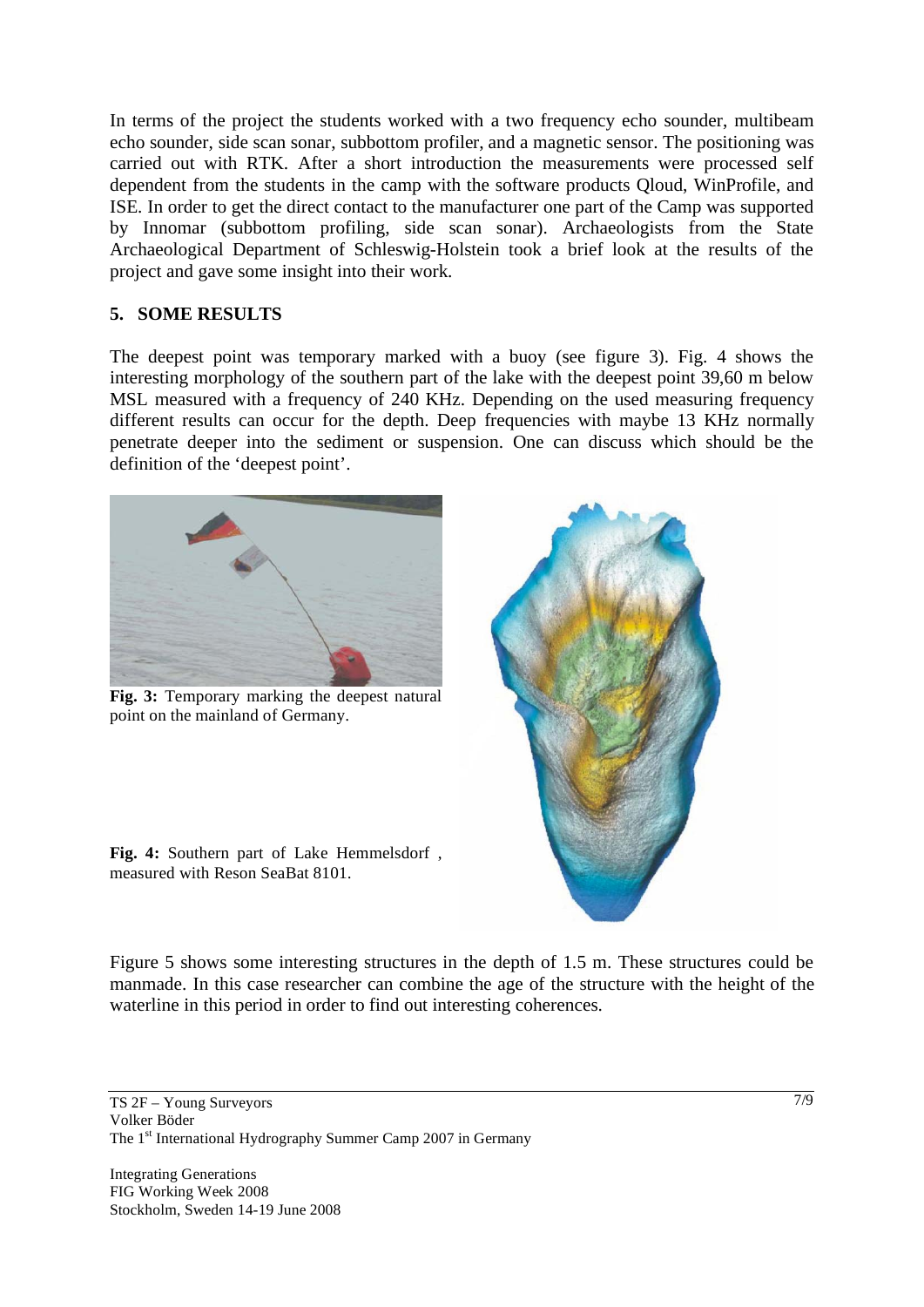

**Fig. 5:** Possibly accumulation of stones in the lake; side scan view with Innomar SES2000.

However the best result was the outstanding success of giving an idea of hydrography to all participants.

#### **6. CONCLUSIONS AND ACKNOWLEDGEMENT**

I like to thank all who contributed to the success of  $1<sup>st</sup>$  International Hydrography Summer Camp 2007: and this is a long list. The IHSC was sponsored by the German Hydrographic Society (DHyG) and the "Fördererverein der Geomatik an der HafenCity Universität Hamburg". The company QPS gave multiple temporary version of the processing Qloud, Innomar helps with additional licenses for ISE. The Archaeologists from the State Archaeological Department of Schleswig-Holstein and other institutions in the State of Schleswig-Holstein, especially in Ratekau helped clearing the formalities and gave information about the nature of the lake. Inhabitants of the nearby villages, especially the "Dwarslöper"-Scouts, the tenant of the lake, the fisherman Liebe, and the fisherman Schierbaum helped us in many ways. The steermen Harro Lüken and Conny Lohmann, the assistants Axel Wrang and Arne Sauer and Jens Lowag from Innomar Technologies supported teaching, measuring and processing. And in particular I like to thank all participants of the summer camp, most of them can be seen in figure 6. Thanks.